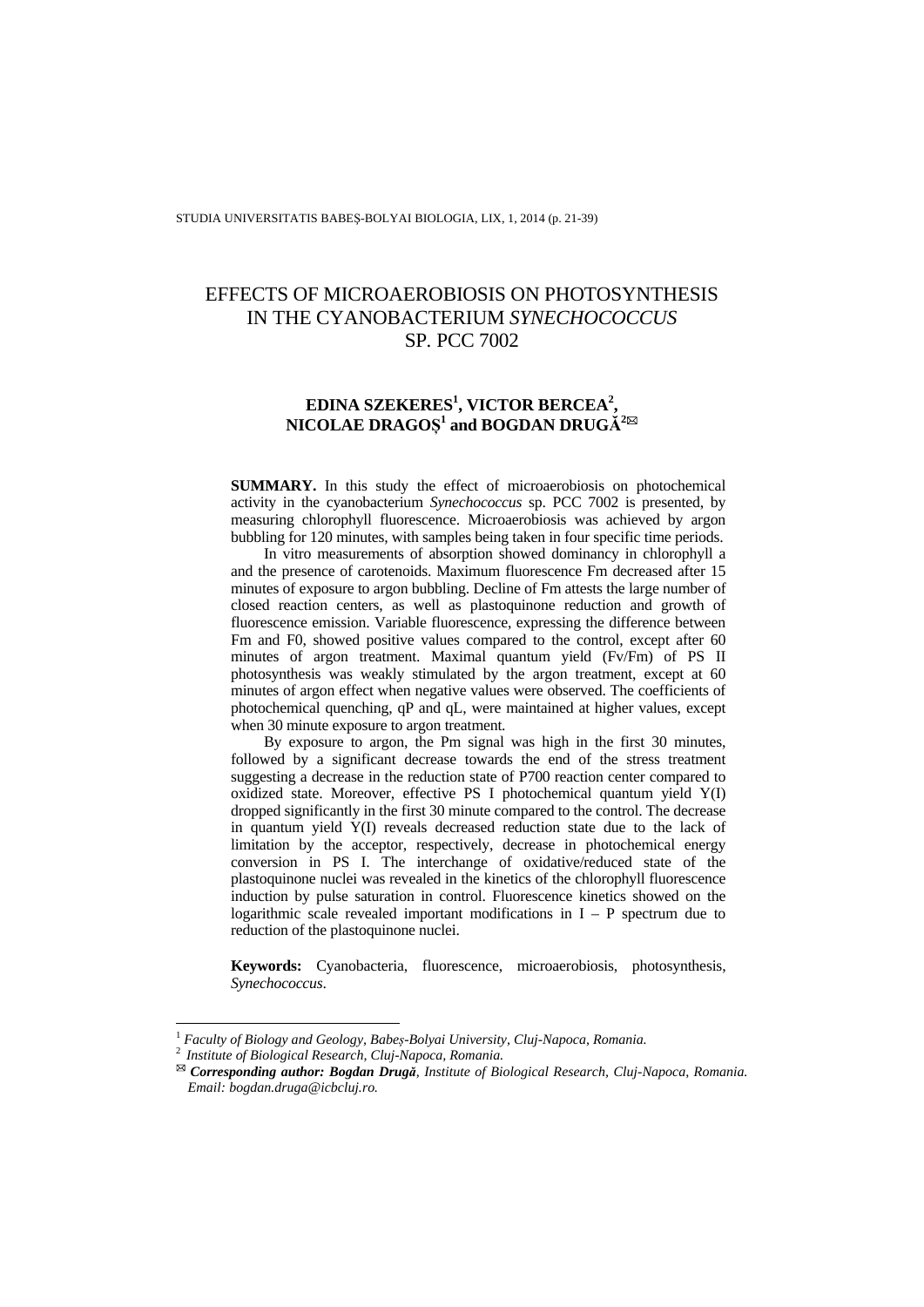## **Introduction**

Cyanobacteria are among the very few groups of bacteria that can perform oxygenic photosynthesis and their photochemical reactions are similar to those of superior plants (Bryant, 1987). They have three types of antenna systems: chlorophyll antenna system associated with photosystems PS I and PS II of the thylakoid membrane and an external antenna complex comprised of phycobilisomes that are attached to PS II and PS I (Gant, 1975; 1981; Glazer, 1982; 1985; Mondori and Melis, 1986). The components of the phycobilisome are the phycobiliproteins that are responsible for the blue-green pigmentation, that have an absorption spectra of 470-650 nm, while the chlorophyll complex can absorb the light at 430-440 and 670-680 nm. This separation of the absorption bands allows analysis of the relative contribution of phycobiliproteins and chlorophyll a to the action spectrum of PS I and PS II (Wang *et al.,* 1977; Butler, 1978; Diner, 1979).

The main environmental factors affecting the photosynthesis in cyanobacteria are: temperature, light intensity, UV light, drought and salinity, temperature being the major factor that controls this process. By decreasing the temperature the photosynthetic electron transport and carbon fixation is limited and this can induce a reduction in the ability to convert light. The accumulation of light energy leads to the damage of the photosystem PS II and photoinhibition, making it the most thermolabile aspect of the photosynthetic complex (Davison, 1991; Zak and Pakrasi, 2000). Stoichiometry of the photosynthetic apparatus and phycobilisomes is regulated by both light and temperature (enzyme phosphorylation, electron transport and plastoquinone diffusion), although the initial photochemical reactions are independent of temperature (Davison, 1991; Miskiewicz *et al.,* 2002; Murakami, 1997). Photosynthetic acclimatization to low temperatures mimics the mechanism of acclimatization to high light (Campbell *et al.,* 1995).

Cyanobacteria rely on their ability to sense the action of these external factors and to use their ability to adjust morphologically, physiologically and molecularly which give rise to acclimatization to environmental changes (Huner *et al.,* 1996; 1998). Photosynthetic acclimatization is not due to temperature rise or irradiation, but rather is due to the interaction of these factors (Köhler *et al.,* 2005; Miskiewicz *et al.,* 2000; Nicklisch *et al.,* 2008; Wieland and Kühl, 2000). The direct effects of temperature act synergistically with other environmental factors (Robarts and Zohary, 1987; Bhogavalli *et al.,* 2012).

Several studies show that cyanobacteria have a large spectrum of adaptive strategies (Tang and Vincent, 1999): 1. – tend to have a low photosynthetic capacity at decreased temperatures due to depressed Rubisco activity. 2 – decreased number of chlorophylls and pigments in the light-harvesting complex. Low temperatures can lead to a decrease in the chlorophyll levels (Young, 1993), although carotenoid levels can remain intact because of the photoinhibition (Falk *et al.,* 1990; Davison, 1991; Krause, 1993). Carotenoids can act as a protective screen which blocks the harmful effect of high light at these lowered temperatures (Krause, 1993).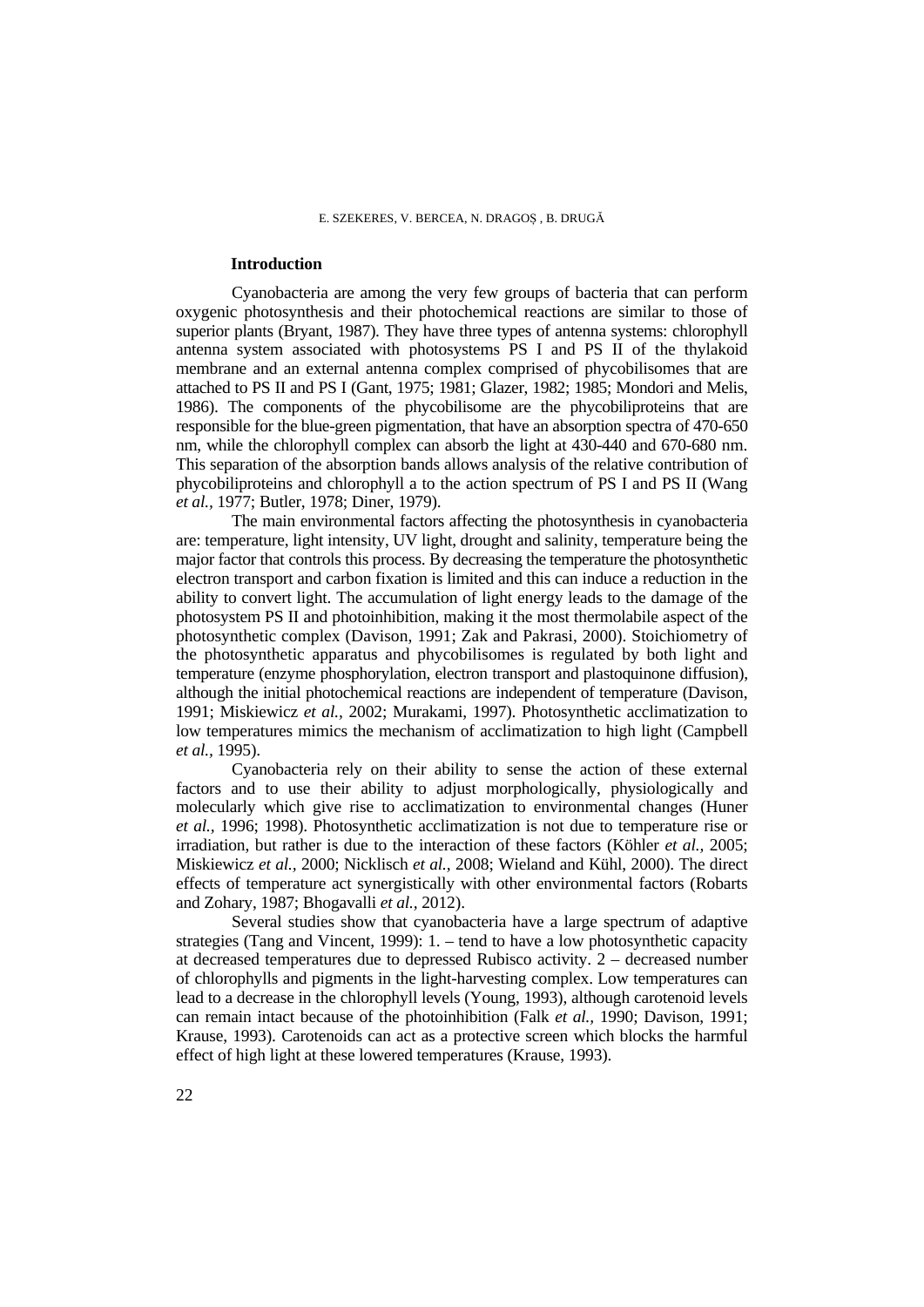#### *SYNECHOCOCCUS* PHOTOSYNTHESIS UNDER MICROAEROBIOSIS

The process of light absorption in cyanobacteria takes place in phycobilisomes and photosystems PS I and PS II (Glazer, 1989; Bryant, 1995; van Thor *et al.,* 1998). The light-harvesting antenna of cyanobacteria does not contain chlorophyll. Phycobilisomes have a central core, mainly composed of the phycobiliproteins: phycoerythrin, phycocyanin and allophycocyanin (Fig. 1). These are polypeptides which contain phycocyanobilin in the form of trimer or hexamer complex. The complex can be bound to the membrane surface of thylakoids (Arteni *et al.,* 2009).



**Figure 1.** Structural model of a hemidiscoidal phycobilisome (A) and a hemispherical phycobilisome (B) (Gantt, 1986)

Resonance energy transfer from phycocyanin to allophycocyanin is a Förster type energy transfer that has a rate of 45-120 ps. Other investigations targeted the phycobilisome of PS II or PS I (Harnischfeger and Codd, 1978; Mimuro and Fujita, 1978; Kawamura *et al.,* 1979; Redlinger and Gantt, 1982; Ley, 1984), and by measurements of static electricity they concluded values of μs (Holzwarth *et al.,*  1990; van Thor *et al.,* 1998). The central core pigments have a very efficient resonance energy transfer chain with a yield of over 95% (Glazer, 1989). Phycobilins that form the phycobilisomes have a high fluorescence.

The basic aspects of photosynthetic light-harvesting and electron transport can be measured in a fast and non-invasive way by analyzing the chlorophyll fluorescence. The photosynthetic system of cyanobacteria is a link between metabolic processes (iron, nitrogen and carbon fixation), therefore chlorophyll fluorescence signals can provide fast and real-time information about photosynthesis and all phases of acclimatization.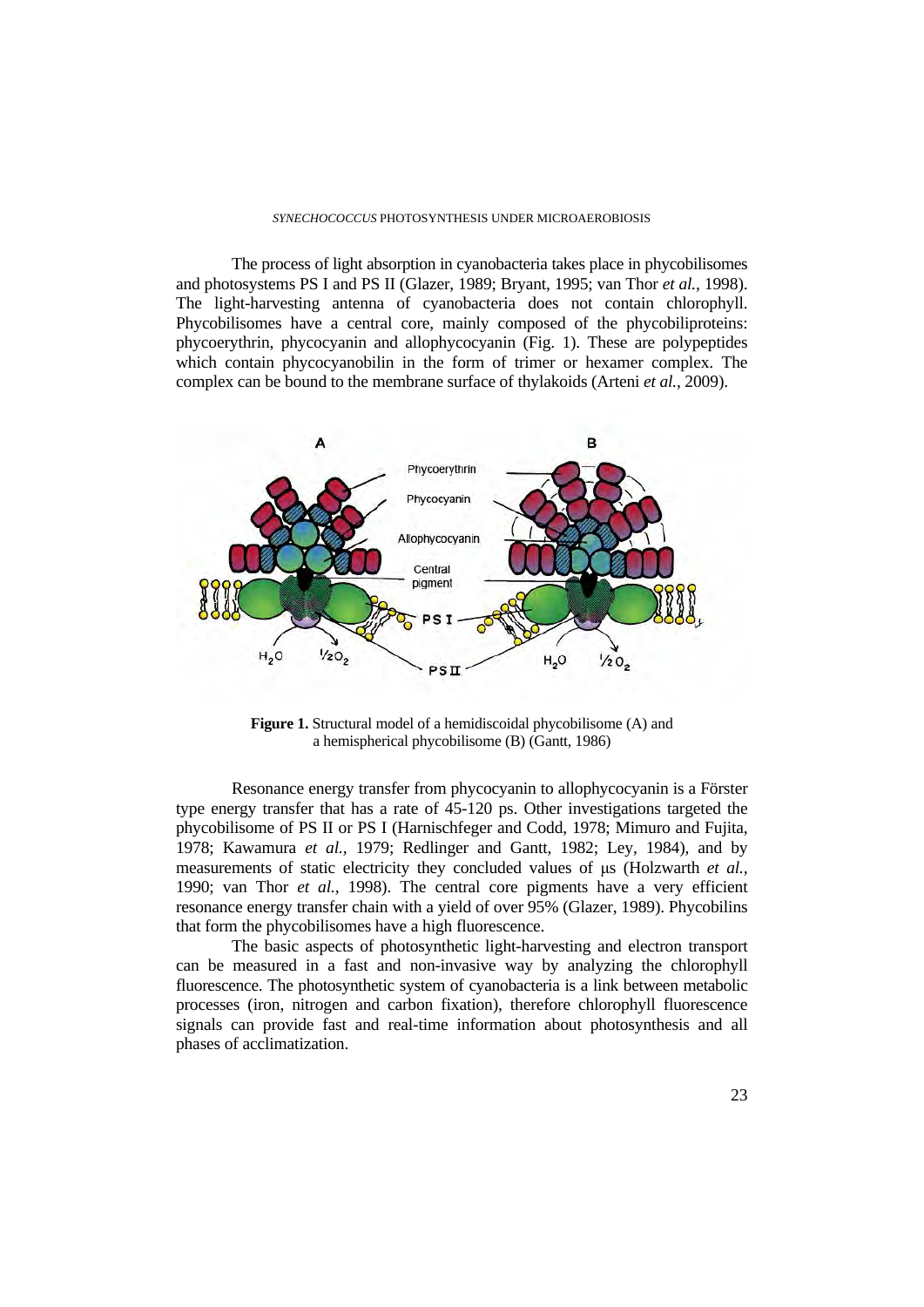Fluorescence analyses depend on the moment when a pigment absorbs a photon of energy and enters a state of electronic excitation, this is followed by: - photochemical reactions that take place in specific chlorophyll molecules of the photosynthetic reaction centers, the excited electron of the pigment molecule enters the electron transport chain; - heat dissipation that brings bag excited electrons to their initial state by giving off heat; - excited energy transfer to surrounding pigment molecules occurs in the light-harvesting antenna system; - fluorescent emission at a wavelength similar to the photon absorbs initially. These are competing processes, and changes in the fluorescence emission reflect in a corresponding way changes in the competing deexcitation pathways. For every kind of pigment, fluorescence emission levels rely upon concentration of the pigment, intensity of excitation light and production of fluorescence or fluorescence emission efficiency (Campbell *et al.,*  1998). Chlorophyll associated with PS II has a different fluorescence emission from that associated with PS I (Pfündel, 1998). The amount of chlorophyll combined with photosystems depends on the species, and its variability is induced by stress (Riethman and Sherman, 1988; Straus, 1994; Falkowski and Raven, 1997; Boekema *et al.,* 2001).

After illumination, chlorophyll molecules in PS II get in an excited singlet state (Chl a\*). The energy resulted from the excited state is transferred to the reaction center for its further utilization in photochemical charge separation and conversion to chemical energy necessary in photosynthesis (photochemical) or can be dissipated as heat (non-photochemical diminution) either it can be reemitted as fluorescence. The sum of these energies is equivalent with the absorbed light energy. These three processes compete with each other, thus fluorescence will be higher when less energy is used in photochemical reactions or this energy is emitted in the form of heat. By measuring the amount of chlorophyll fluorescence, the efficiency of photochemical processes and of non-photochemical quenching can be determined (Krause and Weis, 1991). The wavelength of emitted fluorescence is higher than the wavelength of the absorbed light.

In the dark, all of the reaction centers are open, and the photochemical processes are maximized, while fluorescence emission is very low (F0, fluorescence in the absence of photosynthetic light) (Fig. 2). Illumination with strong light leads to charge separation in the reaction centers, while electrons move toward the first electron acceptor, QA. When QA is reduced, reaction centers are in a closed state, and photochemical processes are in a transitional blocked state. Reaction centers are closed because they are incapable of further electron accepting. Closing of the reaction centers result in a reduced efficiency of photochemical processes and increased fluorescence (van Kooten and Snel, 1990).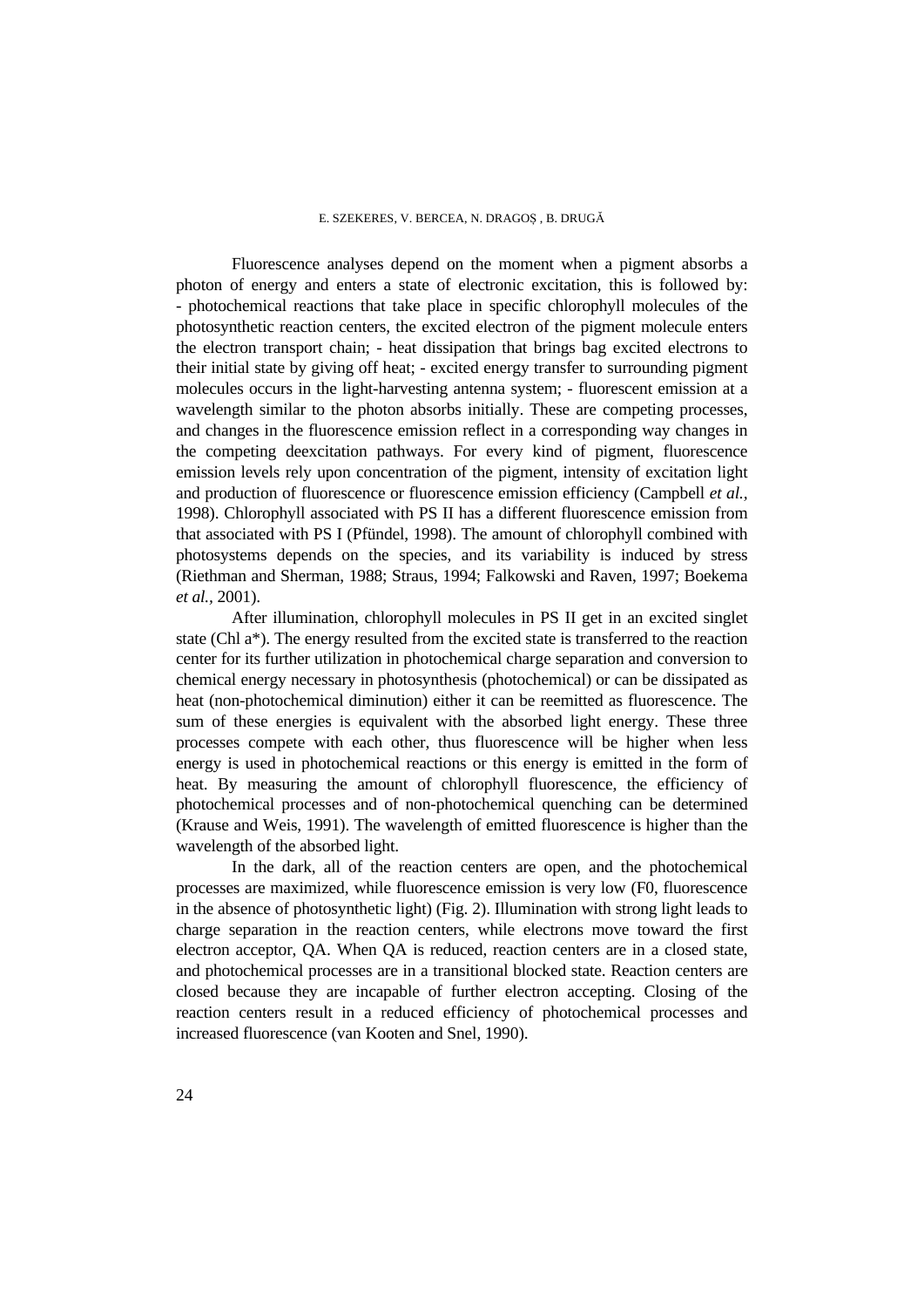

**Figure 2.** Model of pulse saturation method (adapted from Schreiber, 1986). Minimal and maximal fluorescence, F0 and Fm, measured on samples adapted to dark using modulated measuring light ML and saturation pulse of light SP. If actinic light AC and a series of saturation pluses is used for illumination F´ and F´m can be reached. When illumination is stopped F<sup>7</sup>0 can be obtained

Because photochemical production is minimal, fluorescence dissipation and production are proportional, and fluorescence production of the closed centers is noted Fm. As fluorescence production becomes proportional with the closed level of PS II, opening of the reaction centers act as fluorescence reducers (quencher), process noted with qP (photochemical reduction) (Genty *et al.,* 1989). qP values between 0-1 indicate the level of QA oxidation.

The difference between Fm (all QA reduced) and F0 (all QA oxidized) is called variable fluorescence Fv. Ratio between Fv/Fm is 0,65-0,80 for the samples adapted to dark and shows the photochemical production in PS II. Productions can vary with irradiation and physiological treatment. When the photosynthetic system is exposed to light the decrease of maximal fluorescence occurs and F´m is obtained. This phenomenon is called non-photochemical quenching NPQ, resulting in energy dissipation as heat. This non-photochemical diminution is the opposite of photochemical reactions and it is considered to be a protection valve against damages caused by excess irradiation.

In cyanobacteria, PS I and phycobilisomes significantly contributes to the fluorescence affecting the Fv/Fm parameter. Phycobiliproteins contribute to fluorescence to by overlapping the emission of chlorophylls influencing F0 (Campbell *et al*., 1998; Cruz *et al.,* 2005).

There is an inverse correlation between photochemistry and fluorescence emission. Photochemistry and fluorescent photochemical quenching (qP) are maximized when the reaction centers and PS II are open, while fluorescence is weak.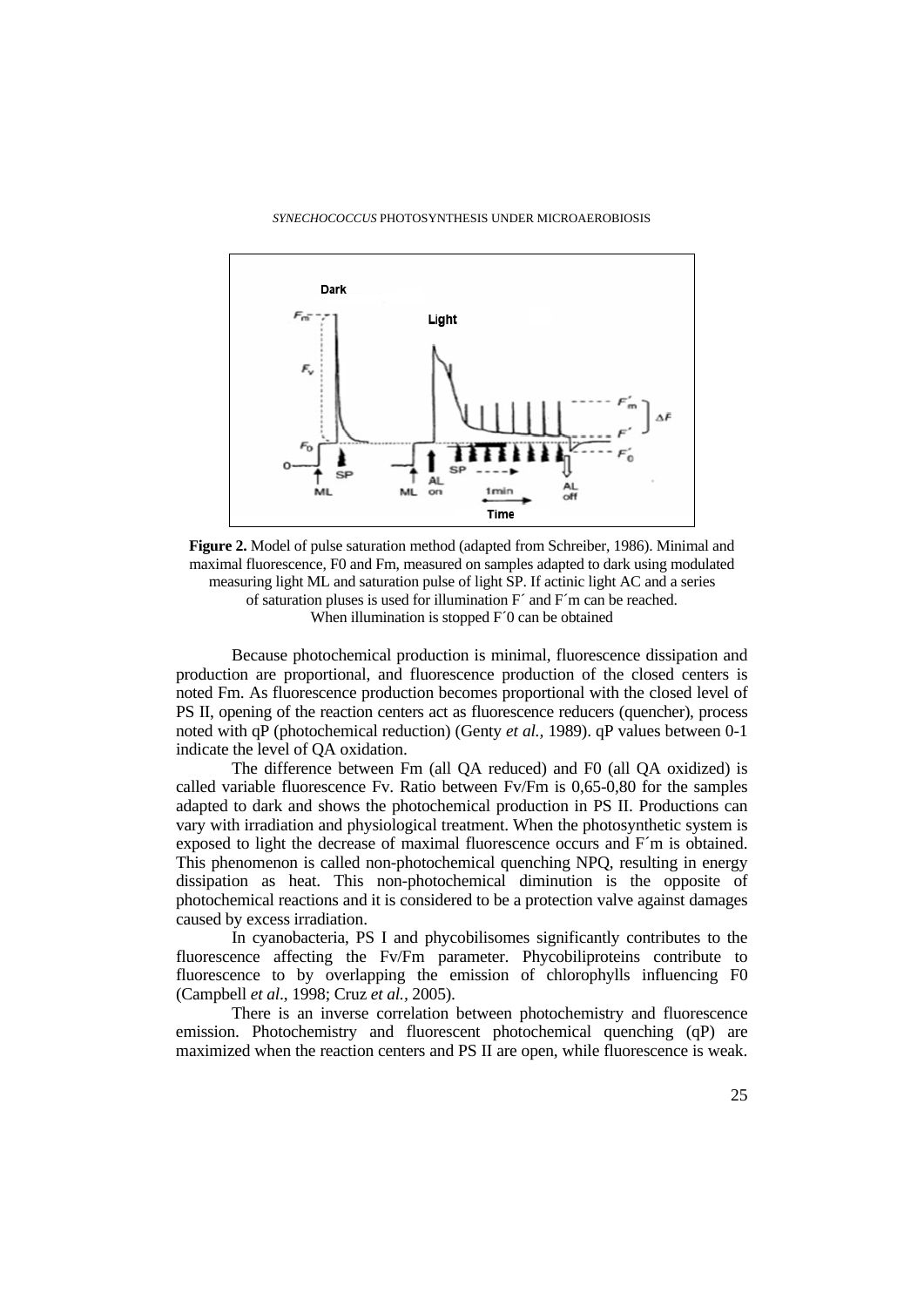When all reaction centers are closed, qP decreases, and also fluorescence reaches a maximum level. Fluorescence is regulated by the oxidized state of the primary acceptor QA. When QA is oxidized, minimum level of fluorescence is achieved, while fluorescence reaches maximum level when QA is fully reduced (Bissati *et al.,* 2000).

In this study we present the effects of microaerobiosis achieved with argon bubbling, on photochemical activity of photosynthesis in the cyanobacterium *Synechococcus* sp. PCC 7002.

#### **Materials and methods**

The wild type *Synechococcus* sp. strain PCC 7002 is maintained in the Collection of Cyanobacteria and Algae of the Institute of Biological Research in Cluj-Napoca, Romania. For this experiment, the cells were photoautotrophically grown in flasks with  $A^+$  medium (Stevens *et al.*, 1973). Light was provided by cool-white fluorescent lamps (250 µmol m<sup>-2</sup> s<sup>-1</sup>), while the standard growth temperature was 38°C, this value being maintained with a water bath within  $\pm 1$ °C. The density of the photon flux was measured using a QSPAR Quantum Sensor (Hansatech Instruments Ltd, Norfolk, United Kingdom) light meter while cell growth was monitored by the optical density at 550 nm  $OD_{550}$ ) with a model Shimadzu UV-1700 spectrophotometer (Shimadzu Corporation, Kyoto, Japan).

Cells were grown for 5 days, until they reached exponential growth phase, and then they were bubbled with argon in otherwise standard conditions for 120 minutes.

For monitoring PS I and PS II activity, chlorophyll fluorescence was measured with a Waltz Dual–100 analyzer. Identification of assimilation pigments was based on the maximum absorption peaks measured with a Jasco V-630 spectrophotometer, and their concentration was determined according to Arnon (1949), Lichtenthaler and Wellburn (1983).

## **Results and discussion**

The *Synechococcus* sp. PCC 7002 culture had an optical density of  $OD_{680} =$ 1.166, given the density of biomass whose pigment components absorb light at 680 nm. *In vivo* absorption of cellular suspension revealed spectral regions of absorption of photosynthetic apparatus components and main absorption peaks (Fig. 3). Carotenoids absorb light in the blue range of spectrum (490 nm), chlorophyll a at 439 nm and in the red range of spectrum at 680 nm. The absorption spectrum of phycobilins is at 631 nm. Summation of phycobiliproteins and chlorophyll a gives rise to the ability of cyanobacteria to efficiently capture light (Mur *et al.,* 1999). *In vitro* measurements of absorption showed a dominancy in chlorophyll a (432, 664 nm) and the presence of carotenoids (481 nm) (Fig. 3 B).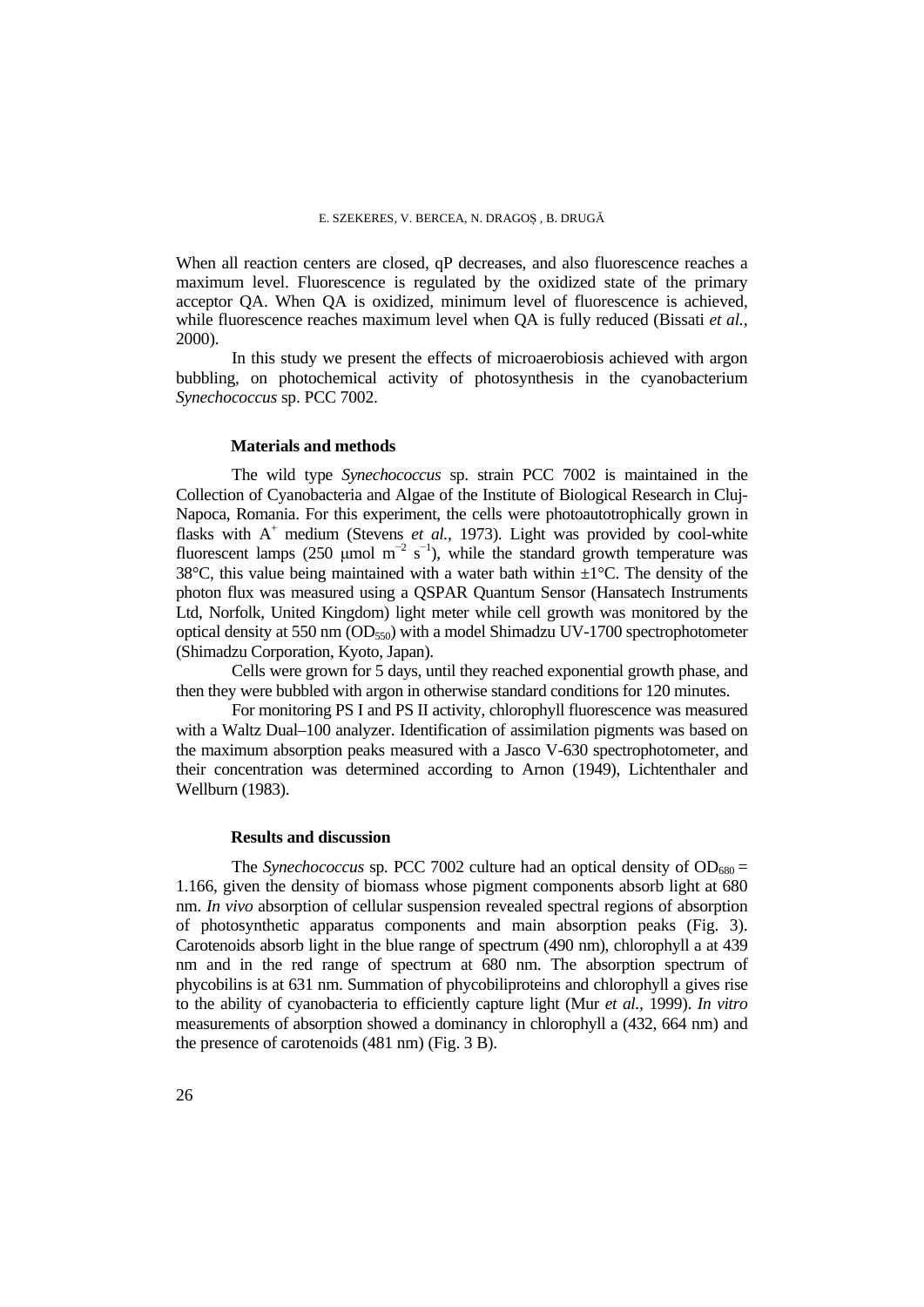

**Figure 3.** The *in vivo* absorption spectrum (A), and pigment extract spectrum (B) in *Synechococcus* sp*.* PCC 7002 grown under standard conditions

Assimilatory pigment contents were identified in *Synechococcus* sp*.* PCC 7002 and they are presented in Table 1. The photosynthetic apparatus in cyanobacteria include chlorophyll *a* (665 nm), which together with different types of carotenoids and phycobiliproteins form the light-harvesting unit. Pigment concentration was determined at the initial control state, before the application of stress treatment.

Composition specificity in assimilation pigments and their concentration is affected by the physiological development of cyanobacteria. Carotenoids can influence the photosynthetic membrane stability having a role in regulation of photosynthetic membrane dynamics (Szalontai *et al.,* 2012).

**Table 1.**

| Assimilating pigments measured in the control sample (mg/l) |  |  |  |
|-------------------------------------------------------------|--|--|--|

|                                 | Amount $[mg/l]$ | $r_{nm}$ |
|---------------------------------|-----------------|----------|
| Chlorophyll a                   | 5,714           | 665      |
| Carotene                        | 0,606           | 451      |
| Zeaxanthin $(+)$ Cryptoxanthin) | 0,451           | 452      |
| Total carotenoids               | 1,057           |          |
| a/c                             | 5.40            |          |

Evolution of chlorophyll fluorescence parameters in *Synechococcus* sp*.* PCC 7002 under the effects of argon treatment are presented in Fig. 4. Minimal fluorescence yield  $F_0$ , decreased up to 94% after 120 minutes of exposure to argon. Basal fluorescence yield show that the primary acceptor  $Q<sub>A</sub>$  is in oxidized form, and RC II reaction center are opened, this is a state when photochemical process and use of the excitation energy are maximized, also all redox components of PS II are oxidized.  $F_0$  is the fluorescence emitted by chlorophyll molecules from the antenna before excitation is transferred to the reaction center.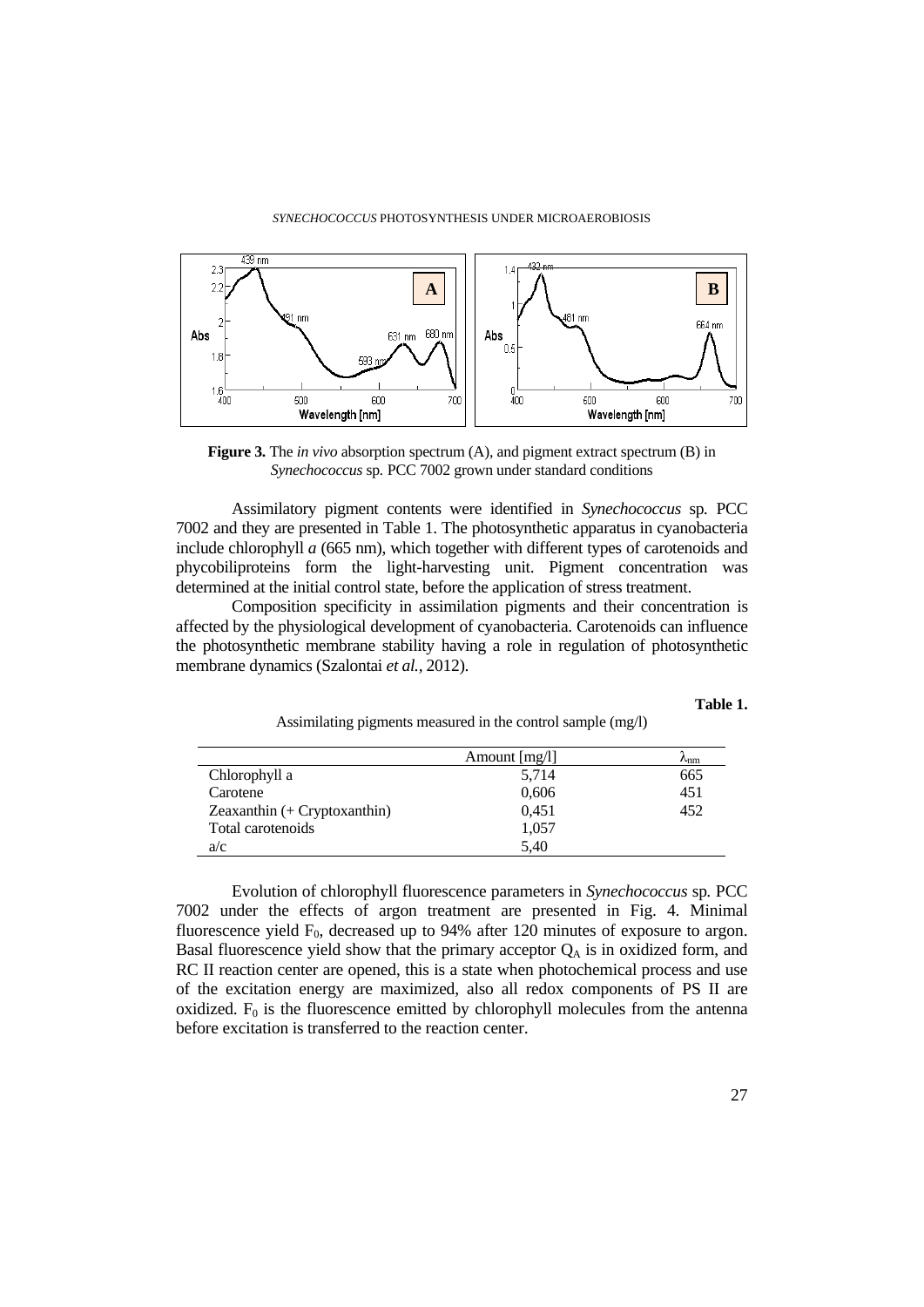By applying a saturation pulse, fluorescence rises from baseline to maximum value Fm, the primary electron acceptor of PS II becomes fully reduced, also photochemistry is blocked and reaction centers are closed. Maximum fluorescence Fm decreased after 15 minutes of exposure to argon bubbling. Decline of  $F_m$  attests the increasing number of closed reaction centers, as well as plastoquinone reduction and growth of fluorescence emission. Variable fluorescence, expressing the difference between Fm and  $F_0$ , showed positive values compared to the control, except after 60 minutes of argon treatment.  $F_0$  and Fm are emitted by the chlorophyll molecules from the antenna (Krause and Weis, 1991). All reductions noted for opening and closing of the reaction centers of PS II exhibits a functional imbalance. Decreased Fmyielded low values for variable fluorescence Fv against the control.



**Figure 4.** Evolution of chlorophyll fluorescence parameters in *Synechococcus* sp*.*  PCC 7002 under microoxic conditions

Maximal quantum yield (Fv/Fm) of PS II photosynthesis weakly stimulated by the argon treatment, except at 60 minutes of argon effect when negative values were observed compared with the control. Fv/Fm allows the determination of maximum quantum yield (efficiency) of PS II photochemistry, or of the photosynthetic electron transport. Final value recorded was 0.167 that represent 20% of the theoretical value, respectively the proportion of photoinhibited reaction centers. Fv/Fm has a theoretical value of 0.82 and indicates the maximum fraction of photons absorbed and used in photochemical reactions. Values below 0.82 indicate the amount of photoinhibited PS II reaction centers. Maximum production of fluorescence when all the centers are closed represents only 3% of the light absorbed. When the centers are open, fluorescence represents 0,6% (Krause and Weis, 1991).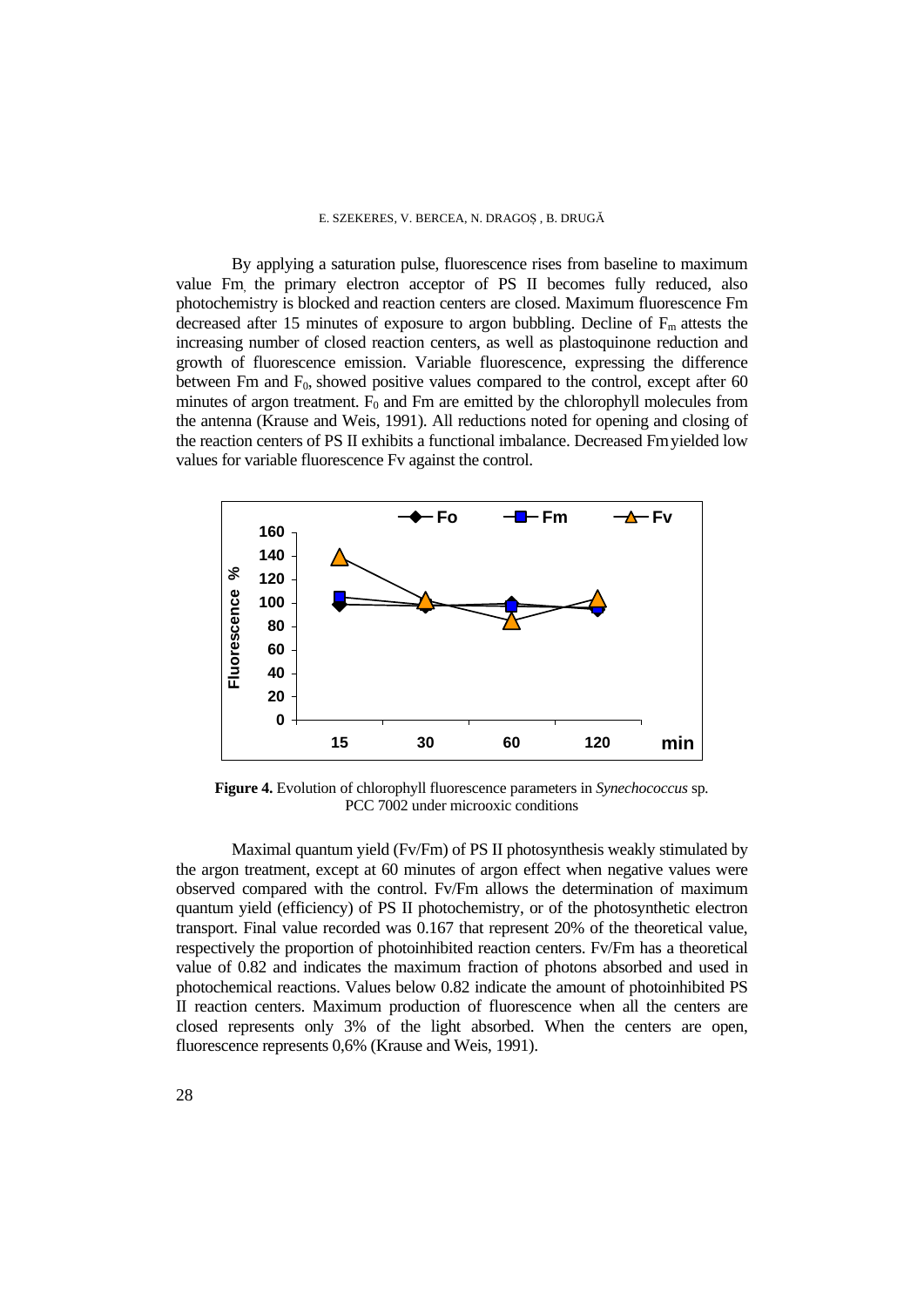Effective quantum yield (YII) decreased after 15 minutes of argon treatment (Fig. 5). Y (II) corresponds to the fraction of photochemical converted energy.

Quantum yield of non-regulated energy dissipation Y (NO) dropped, reaching 94% after 15 minutes of stress condition, compared to the control. Theoretically, the quantum yield of non-regulated energy dissipation summarizes the energy dissipation processes that occur in antennas of the photosystems. Because of the decrease in fluorescence emission due to photoinhibition, non-regulated energy dissipation is slightly lower.



**Figure 5.** Evolution of quantum yields in PS II in *Synechococcus* sp*.*  PCC 7002 under microoxic conditions

Coefficient of photochemical quenching, qP and qL, were maintained at higher values, except when 30 minute exposure to argon treatment (Fig. 6). qP is a measure of the overall "openness", and the high values observed proves the high open state of the RC II reaction centers, respectively the heavily oxidized state of the primary acceptor  $Q_A$ . He coefficient of photochemical quenching qL, is a measure of the fraction of open PS II reaction centers, high values observed in our cyanobacterial suspensions indicate the high amount of opened PS II reaction centers. qP allows the estimation of the oxidized quinone acceptor fraction of opened PS II or PS I reaction centers (Grace and Logan, 1996). High values of qP and qL express an intense photochemical process with decreased fluorescent emission. The fluorescent coefficient of photochemical quenching can be used for estimations of opened PS II reaction centers (oxidized state of  $Q_A$ ) or closed PS II reaction centers (reduces state of QA) (Huner *et al.,* 1998).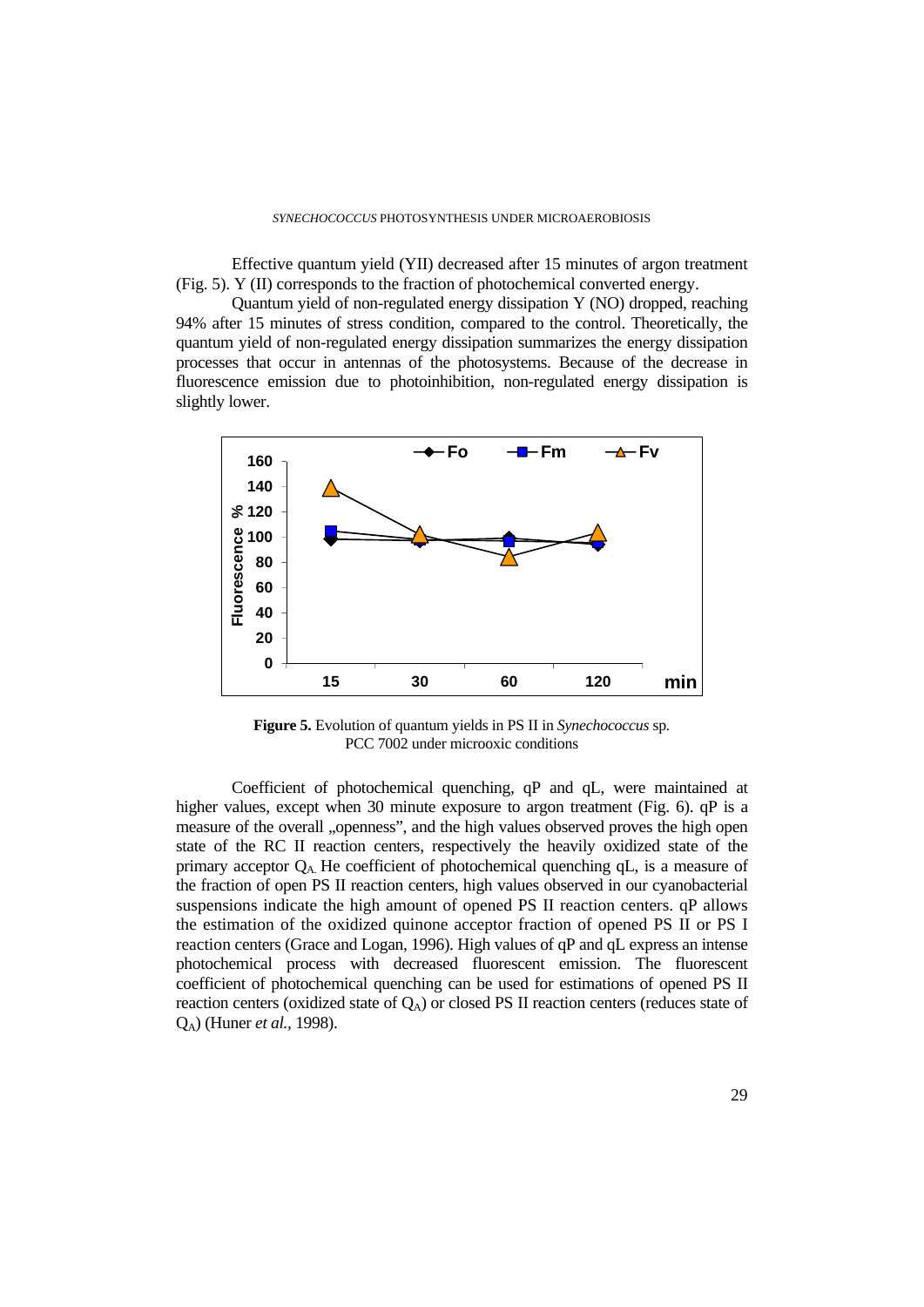

**Figure 6.** Evolution of photochemical coefficient in *Synechococcus* sp*.*  PCC 7002 under microoxic conditions

Changes in fluorescence yield reflect direct changes in photochemical competing de-excitation paths, in excitation transfer and heat dissipation. When PS II reaction centers are opened and photochemical potential is maximal, fluorescent photochemical quenching is also very high while fluorescence yield is decreased. When reaction centers are closed no photochemical processes are active, photochemical quenching is absent and fluorescence yield is maximal. qP indicates the balance between excitation of PS II centers that are thereby closed, and removing of electrons from PS II by photosynthetic electron transport chain which reopens the centers. This balance in excitation pressure responds to light intensity, temperature and the availability of final acceptors.

The loss of photoinhibition was correlated with the redox state of the primary acceptor  $Q_A$ . Relative redox state of  $Q_A$  *in vivo* can be estimated by 1-qP parameters (excitation pressure) and Fv/Fm (quantum yield) (Öquist *et al.,* 1993). As in cyanobacteria phycobilisomes provide the greatest capacity to capture light, production of photosynthesis rely on the energy transfer efficiency (Foguel *et al.,* 1992).

In PS I, the Pm signal, as well as Fm, represents the maximal change in  $P_{700}$ reaction center, equivalent with differences between oxidized and reduces  $\overline{P}_{700}$  Total reduction can be achieved only in dark, while total oxidation is obtained after brief illumination, when PS I is limited. Increasing in Pm signal depends on the total chlorophyll content of  $P_{700}$  reaction center, and decrease is due to limitation in  $P_{700}$ reaction center acceptors.  $P_{700}$  values varies between 0 (totally oxidized  $P_{700}$  centers) and 1 (totally reduced  $P_{700}$  centers, in standard dark state).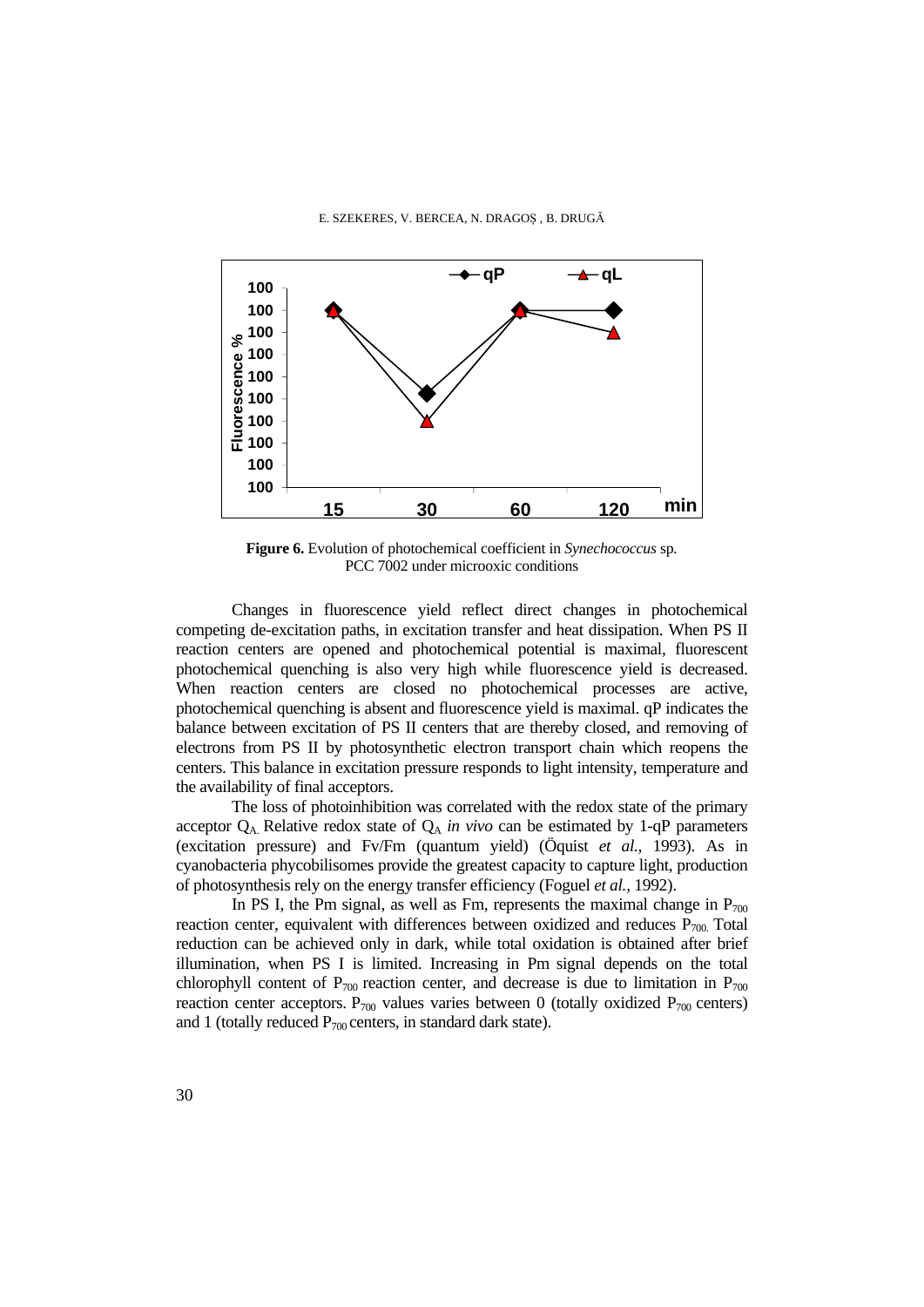By exposure to argon Pm signal was stimulated in the first 30 minutes, followed by a significant decrease towards the end of the stress treatment suggesting a decrease in the reduction state of  $P_{700}$  reaction center compared to oxidized state (Fig.7). Maximum oxidation can be reached at illumination with intense light, before the electrons leave PS II to re-reduce  $P_{700}$ .

Effective PS I photochemical quantum yield Y(I) dropped significantly in the first 30 minute compared to the control. The decrease in quantum yield Y(I) reveals decreased reduction state due to the lack of limitation by the acceptor, respectively, decrease in photochemical energy conversion in PS I. Y(I) expresses the quantum yield of photochemical energy conversion in PS I and it is complementary to the nonphotochemical quantum yield of energy conversion. The non-photochemical quantum yield of PS I, Y(ND) increased compared to the control. Y(ND) defines the quantum yield non-photochemical energy conversion in PS I due to limitation of electron donors, and represents the fraction of overall  $P_{700}$  oxidized in a given state  $(P_{700}^+)_A$ ). Oxidized  $P_{700}$  reaction centers transform the quantitatively absorbed excitation energy in heat. Limitation due to donors is increased by the trans-thylakoid proton gradient (photosynthetic control of the cytochrome complex  $b<sub>of</sub>$  as well as the down regulation of PS I) and damages caused in PS II.

PS I contribution to the fluorescence is low: 5% at 720 nm and 1-2% at 685 nm. Closed PS I centers do not contribute to Fv. This can be explained by the relative stability of  $P_{700}$  in oxidized state.



**Figure 7.** Photochemical activity of photosystem PS I under microoxic conditions in *Synechococcus* sp*.* PCC 7002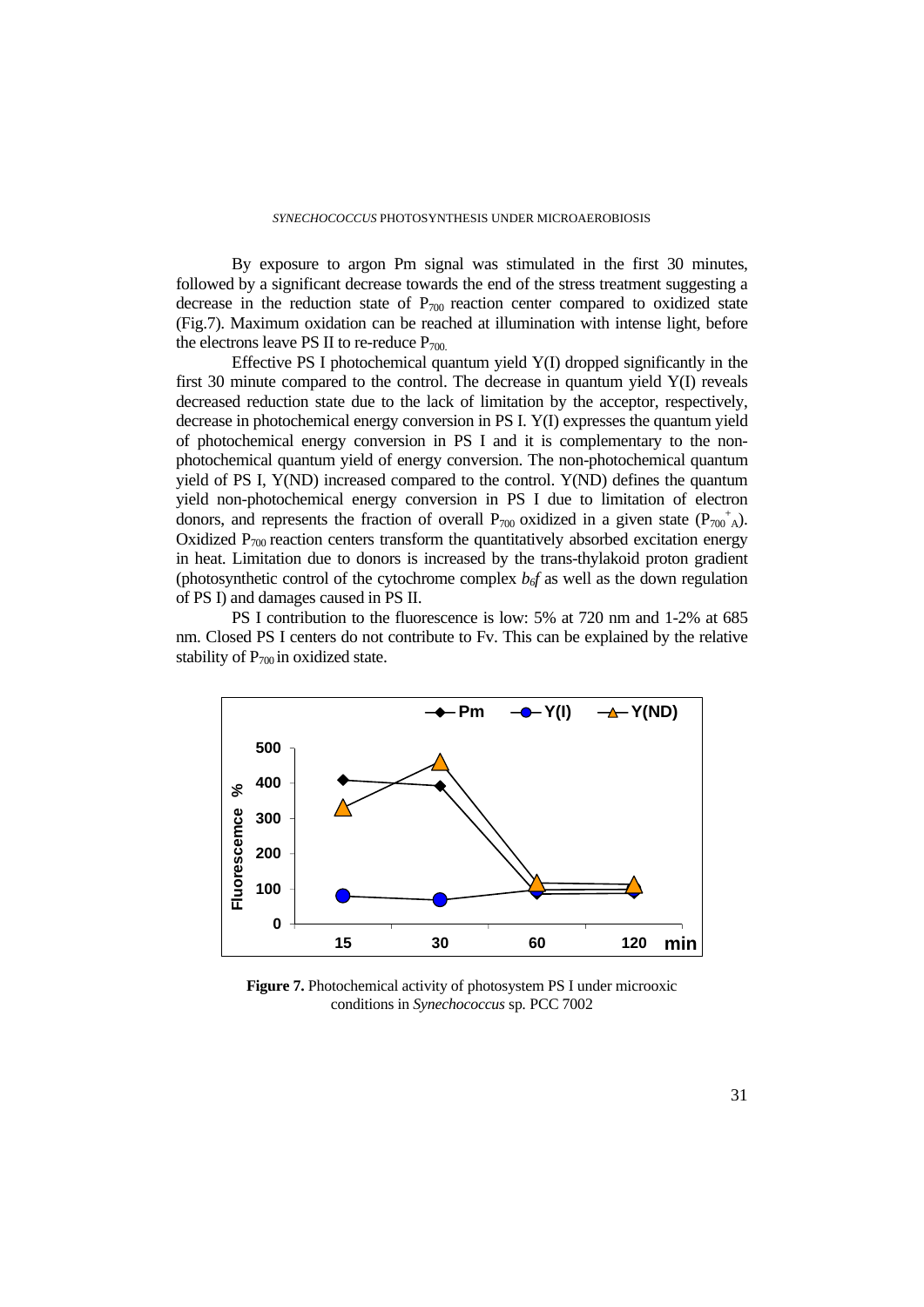#### E. SZEKERES, V. BERCEA, N. DRAGOȘ , B. DRUGĂ

To induce photosynthetic activity pulse amplitude modulation technique (PAM measurements) was used (Schreiber, 2004). Fluorescence transition follows the O-J-I-P sequence, a polyphasic curve of the initial fluorescence  $F_0$  and maximum fluorescence  $\overline{F}_m$ , these can be visualized on a logarithmic scale (Schreiber and Neubauer 1987; Strasser *et al*., 1997; Srivastava *et al.,* 1999). The intermediate J-I level seems to relate to the heterogeneity of plastoquinone volume and refers to the thermal phase of the photosynthetic process. P is reached when all plastoquinone molecules are reduced to PQH2. Additional DCMU result in curve of O-J. This curve is similar to the kinetics of O-I<sub>1</sub> –I<sub>2</sub> – P obtained by Neubauer and Schreiber (1987).



**Figure 8.** Transition of chlorophyll fluorescence in samples adapted to microoxic conditions and excited with red light of 650 nm (Strasser *et al.,* 1995)

The kinetics of the chlorophyll fluorescence induction by pulse saturation in control and at the end of stress treatment are presented for PS II and PS I in Fig. 9. Fluorescence yield is related to the photochemical activity of PS II. The kinetics of fluorescence variation from  $F_0$  to maximum Fm displays the accumulation of reduced QA in reaction centers. Fluorescence kinetics showed on the logarithmic scale revealed important modifications in  $I - P$  spectrum due to reduction of the plastoquinone nuclei (Fig. 9, A, C, E, G, I). Changes in the induction curve are shown in Fig. 9, B, D, F, H, J. The length of fluorescence and its amplitude is proportional to the number of antenna molecules (Krause and Weis, 1991).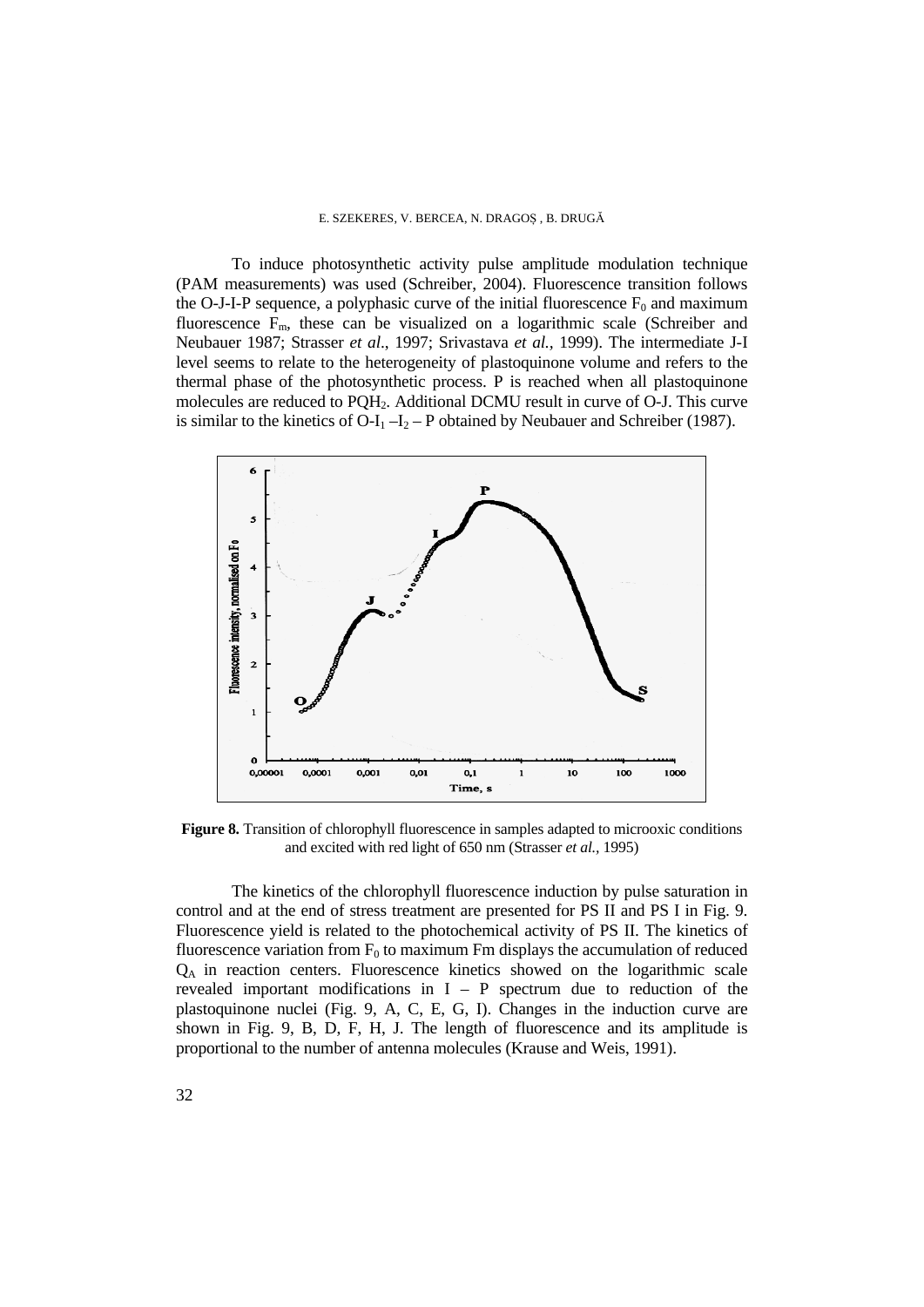

#### *SYNECHOCOCCUS* PHOTOSYNTHESIS UNDER MICROAEROBIOSIS

**Figure 9.** Chlorophyll fluorescence in standard conditions and under microaerobiosis using the saturation-pulse method:  $A -$  logarithmic kinetics of the fluorescence in the control;  $B -$  fluorescence induction curve in control;  $C -$  fluorescence logarithmic kinetics of the sample after 15 minutes of microaerobiosis;  $D -$  fluorescence induction curve of the sample after 15 minutes of microaerobiosis; E - fluorescence logarithmic kinetics of the sample after 30 minutes of microaerobiosis; F - fluorescence induction curve of the sample after 30 minutes of microaerobiosis; G - fluorescence logarithmic kinetics of the sample after 60 minutes of microaerobiosis; H - fluorescence induction curve of the sample after 60 minutes of microaerobiosis; I - fluorescence logarithmic kinetics of the sample after 120 minutes of microaerobiosis; J - fluorescence induction curve of the sample after 120 minutes of microaerobiosis. Red – PS II fluorescence; Blue – PS I fluorescence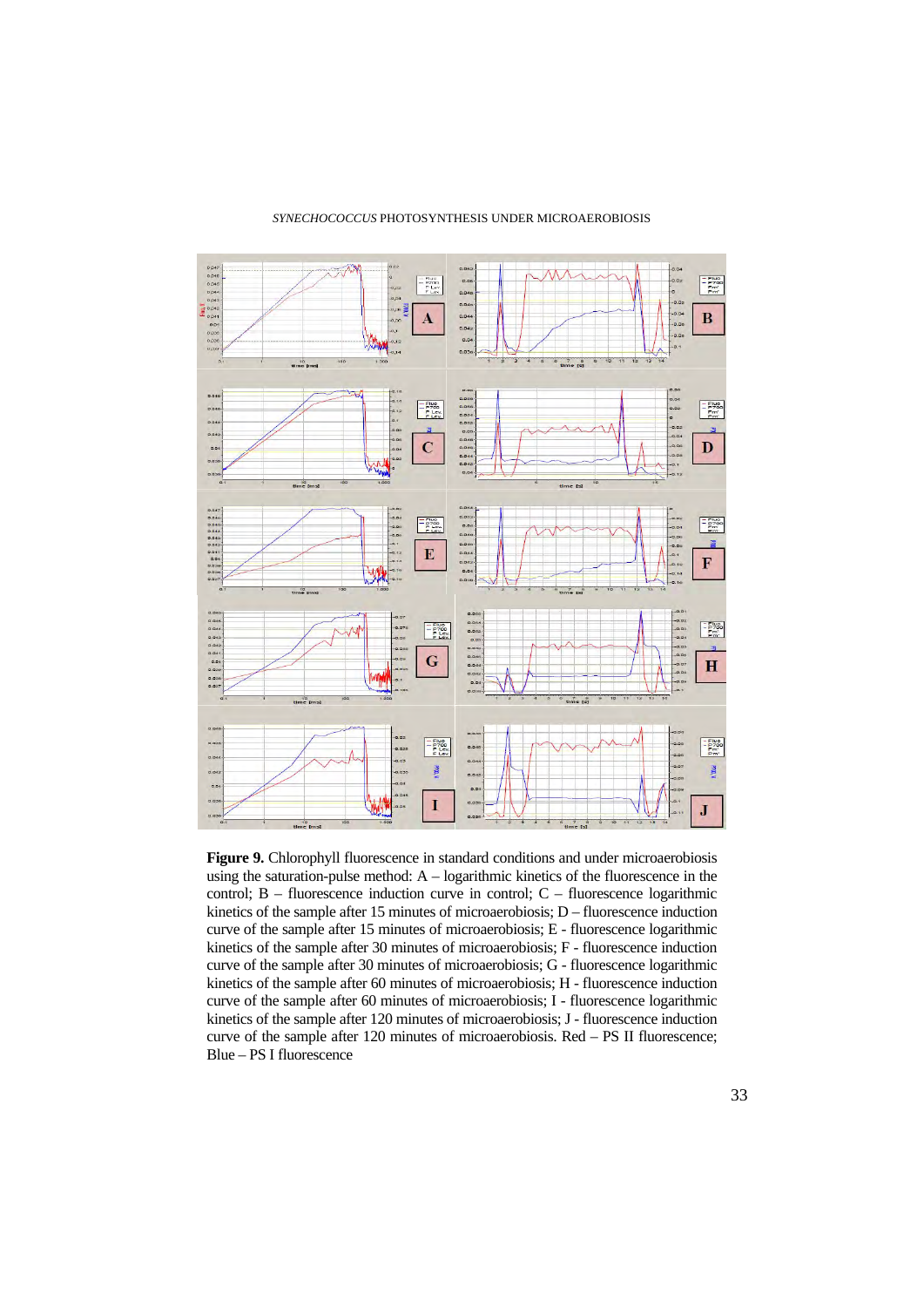## **Conclusions**

The cyanobacterium *Synechococcus* sp*.* PCC 7002 displays a specific composition and concentration of assimilatory pigments, according to the physiological condition of the cells.

For PS II under argon treatment, minimal fluorescence  $F_0$  and maximal fluorescence  $F_m$  decreased. Fluorescence yield shows that the primary acceptor  $Q_A$  is in oxidized state, and RC II reaction centers are opened, photochemical processes and excitation energy harvesting are maximal, and all redox component of PS II are reduced. Maximum fluorescence shows that primary electron acceptor  $(O_A)$  of PS II becomes totally reduced, photochemical reactions are blocked and reaction centers are closed. Decrease of Fm parameter represents an increase in closed reaction centers, respectively activation of plastoquinone reduction processes and increase of fluorescence emission.

Variable fluorescence, expresses the difference between  $Fm$  and  $F<sub>0</sub>$ , showed positive values compared to the control, except after 60 minutes of argon treatment. All decrease in opening and closing of PS II reaction centers exhibit a functional imbalance.

Maximal quantum yield (Fv/Fm) of PS II photosynthesis weakly stimulated by the argon treatment, except at 60 minutes of argon effect when negative values were observed compared with the control. Fv/Fm allows the determination of maximum quantum yield (efficiency) of PS II photochemistry, or of the photosynthetic electron transport. Final value recorded was 0,167 that represent 20% of the theoretical value, respectively the proportion of photoinhibited reaction centers. Fv/Fm has a theoretical value of 0.82 and indicates the maximum fraction of photons absorbed and used in photochemical reactions. Values below 0.82 indicate the amount of photoinhibited PS II reaction centers. Effective quantum yield (YII) decreased after 15 minutes of argon treatment. Y(II) corresponds to the fraction of photochemical converted energy. Quantum yield of non-regulated energy dissipation Y(NO) dropped, reaching 94% after 15 minutes of stress condition, compared to the control. Theoretically, the quantum yield of non-regulated energy dissipation summarizes the energy dissipation processes that occurs in antennas of the photosystems. Because of the decrease in fluorescence emission due to photoinhibition, non-regulated energy dissipation is slightly lower.

Coefficient of photochemical quenching, qP and qL, were maintained at higher values, except when 30 minute exposure to argon treatment.  $qP$  is a measure of the overall "openness", and the high values observed proves the high open state of the RC II reaction centers, respectively the heavily oxidized state of the primary acceptor  $Q_A$ . He coefficient of photochemical quenching qL, is a measure of the fraction of open PS II reaction centers, high values measured in our cyanobacterial suspensions indicate the high amount of opened PS II reaction centers. High values of qP and qL express an intense photochemical process with decreased fluorescent emission.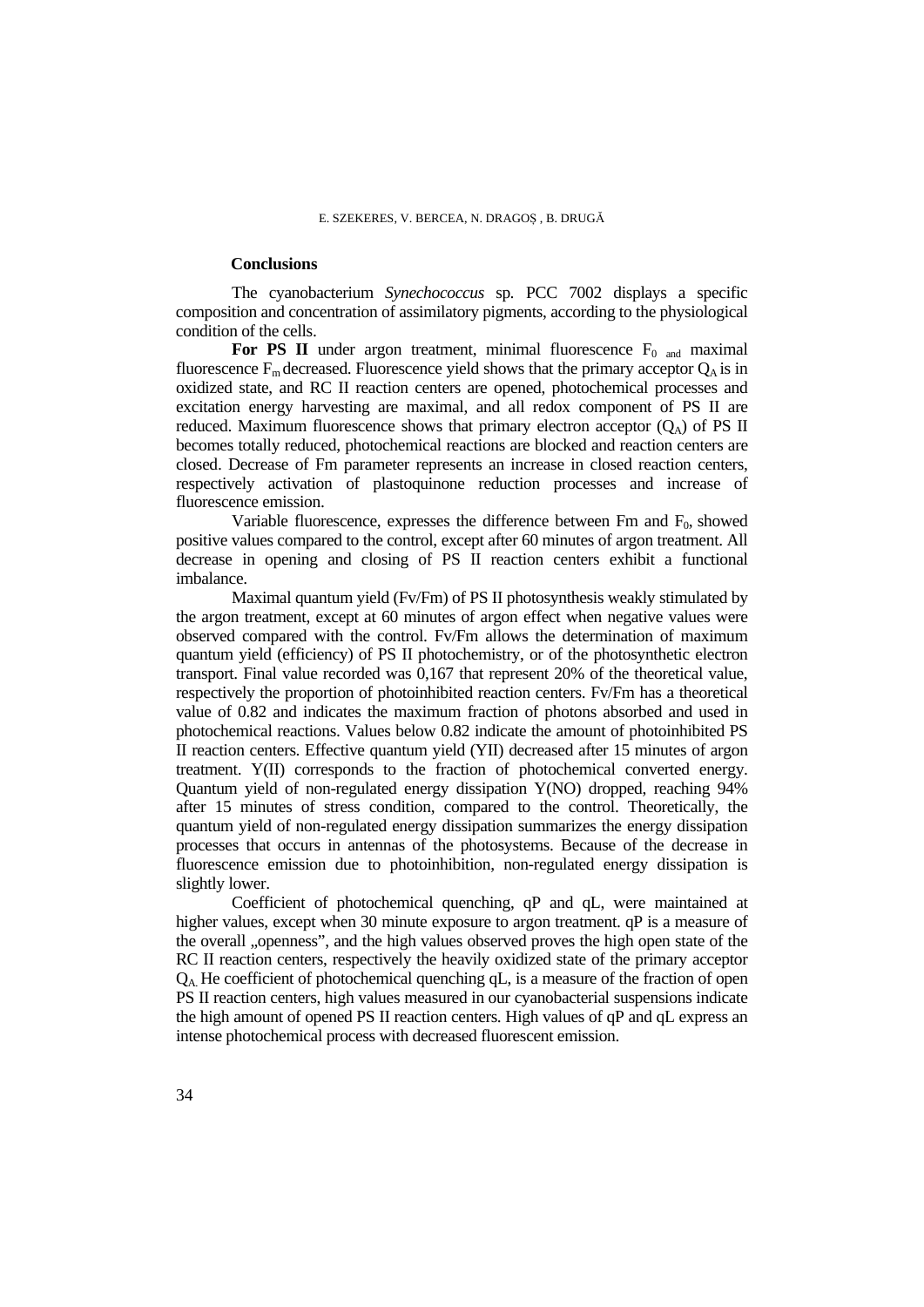For PS I, by exposure to argon Pm signal was stimulated in the first 30 minutes, followed by a significant decrease towards the end of the stress treatment suggesting a decrease in the reduction state of  $P_{700}$  reaction center compared to oxidized state . Maximum oxidation can be reached at illumination with intense light, before the electrons leave PS II to re-reduce  $P_{700}$ .

Effective PS I photochemical quantum yield, Y(I) dropped significantly in the first 30 minute compared to the control. The decrease in quantum yield Y(I) reveals decreased reduction state due to the lack of limitation by the acceptor, respectively, decrease in photochemical energy conversion in PS I. Y(I) expresses the quantum yield of photochemical energy conversion in PS I and it is complementary to the nonphotochemical quantum yield of energy conversion. The non-photochemical quantum yield of PS I, Y(ND) increased compared to the control. Y(ND) defines the quantum yield non-photochemical energy conversion in PS I due to limitation of electron donors, and represents the fraction of overall  $P_{700}$  oxidized in a given state  $(P_{700}^+)_A$ ). Oxidized  $P_{700}$  reaction centers transform the quantitatively absorbed excitation energy in heat. Limitation due to donors is increased by the trans-thylakoid proton gradient (photosynthetic control of the cytochrome complex  $b<sub>of</sub>$  as well as the down regulation of PS I) and damages caused in PS II.

Alternation of oxidative/reduced state of the plastoquinone nuclei was revealed in the kinetics of the chlorophyll fluorescence induction by pulse saturation in control. Fluorescence yield is related to the photochemical activity of PS II. The kinetics of fluorescence variation from  $F_0$  to maximum Fm monitors the accumulation of reduced  $Q_A$  in reaction centers. Fluorescence kinetics showed on the logarithmic scale revealed important modifications in  $I - P$  spectrum due to reduction of the plastoquinone nuclei. The length of fluorescence and its amplitude is proportional to the number of antenna molecules.

**Acknowledgements.** Funding for this research was provided by the Romanian Ministry of National Education, project PN 09-360201.

## **REFERENCES**

- Arnon, D. (1949) Copper enzymes in isolated chloroplasts. Polyphenoloxidase in *Beta vulgaris*, *Plant Physiol*., **24***,* 1-15
- Arteni, A.A., Ajlani, G., Boekema, E.J. (2009) Structural organisation of phycobilisomes from *Synechocystis* sp. strain PCC6803 and their interaction with the membrane, *Biochim. Biophys. Acta,* **1787**, 272-279
- Bissati, K.E., Delphin, E., Murata, N., Etienne, A.L., Kirilovsky, D. (2000) Photosystem II fluorescence quenching in the cyanobacterium *Synechocystis* PCC 6803: involvement of two different mechanisms, *Biochim. Biophys. Acta,* **1457**, 229-242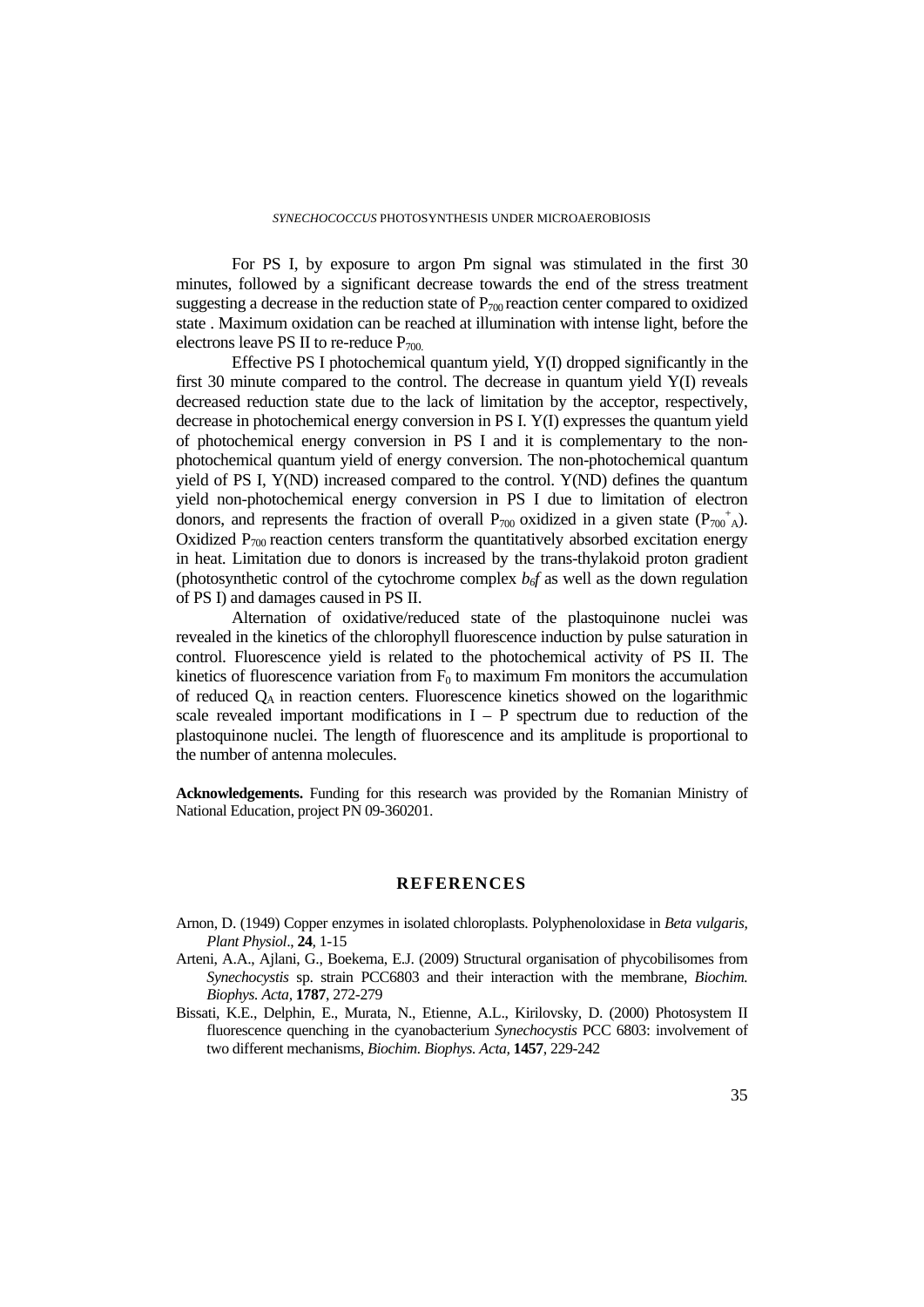- Bhogavalli, P.K., Murthy, S.D.S, Prabhakar, T. (2012) Combination stress mediated alterations in the photosynthetic electron transport activities of Cyanobacterium *Spirulina platensi, Euro. J. Exp. Bio.,* **2,** 374-377
- Boekema, E.J., Hifney, A., Yakushevska, A.E., Piotrowski, M., Keegstra, W., Berry, S., Michel, K.P., Pistorius, E.K., Kruip, J. (2001) A giant chlorophyll-protein complex induced by iron defciency in cyanobacteria, *Nature*, **412**, 745-748
- Bryant, D.A. (1995) *The molecular biology of cyanobacteria*, Kluwer Academic Publisher, Dordrecht
- Bryant, D.A. (1987) The cyanobacterial photosynthetic apparatus: comparison to those of higher plants and photosynthetic bacteria, In: *Photosynthetic picoplankton*, *Vol. 214*, Platt, T. and Li, W.K.W. (eds), Can. Fish. Aquatic Sci., Ottawa, pp 423-500
- Butler, W.L. (1978) Energy distribution in the photochemical apparatus of photosynthesis, *Annu. Rev. Plant Physiol*., **29**, 345-378
- Campbell, D., Hurrz, V., Clarke, A.K., Gustafsson, P., Öquist, G**.** (1998) Chlorophyll fluorescence analysis of cyanobacterial photosynthesis and acclimation, *Microbiol. Mol. Biol. Rev*., **62**, 667-683
- Campbell, D., Zhou, G., Gustafsson, P., Öquist, G., Clarke, A.K. (1995) Electron transport regulates exchange of two forms of photosystem II Dl protein in the cyanobacterium *Synechococcu, EMBO J.,* **14**, 5457- 5466
- Cruz, J.A., Avenson, T.J., Kanazawa, A., Takizawa, K., Edwards, G.E., Kramer, D.M. (2005) Plasticity in light reactions of photosynthesis for energy production and photoprotection, *J. Exp. Bot.,* **56**, 395-406
- Davison, I.R. (1991) Environment effects on algal photosynthesis: temperature, *J. Phycol.*, **27**, 2-8
- Diner, B.A. (1979) Energy transfer from the phycobilisome to photosystem II reaction centers in wild type *Cyanidium caldarium*, *Plant Physiol*., **63**, 30-34
- Falk, S., Samuelsson, G., Öquist, G. (1990) Temperature-dependent photoinhibition and recovery of photosynthesis in the green alga *Chlamydomonas reinhardtii* acclimated to 12 and 27°C, *Physiol. Plantarum*, **78**, 173-180
- Falkowski, P.G, Raven, J.A. (1997) *Aquatic photosynthesis*, Blackwell Scientific, Malden
- Foguel, D., Chaloub, R.M., Silva, J.L., Crofts, A.R., Weberll, G. (1992) Pressure and low temperature effects on the fluorescence emission spectra and lifetimes of the photosynthetic components of cyanobacteria, *Biophys. J*., **63**, 1613-1622
- Gantt, E. (1986) Phycobilisomes, In: *Photosynthesis III. Encyclopedia of plant physiology. New ser., V,* Staehelin., L.A., Arntzen, C.J. (eds), Springer-Verlag, Berlin, pp. 260-268
- Gantt, E. (1981) Phycobilisomes, *Annu. Rev. Plant Physiol.*, **32**, 327-347
- Gantt, E. (1975) Phycobilisomes: light harvesting pigment complexes, *Bio-Science,* **25**, 781-787
- Genty, B., Briantais, J.M., Baker, N.R. (1989) The relationship between the quantum yield of photosynthetic electron transport and quenching of chlorophyll fluorescence, *Biochim. Biophys. Acta*, **990**, 87-92
- Glazer, A.N. (1989) Light guides directional energy transfer in a photosynthetic antenna, *J. Biol. Chem.,* **264**, 1-4
- Glazer, A.N. (1985) Light harvesting by phycobilisomes, *Annu. Rev. Biophys. Chem*., **14**, 47-77
- Glazer, A.N. (1982) Phycobilisomes: Structure and dynamics, *Annu. Rev. Microbiol.*, **36**, 173- 198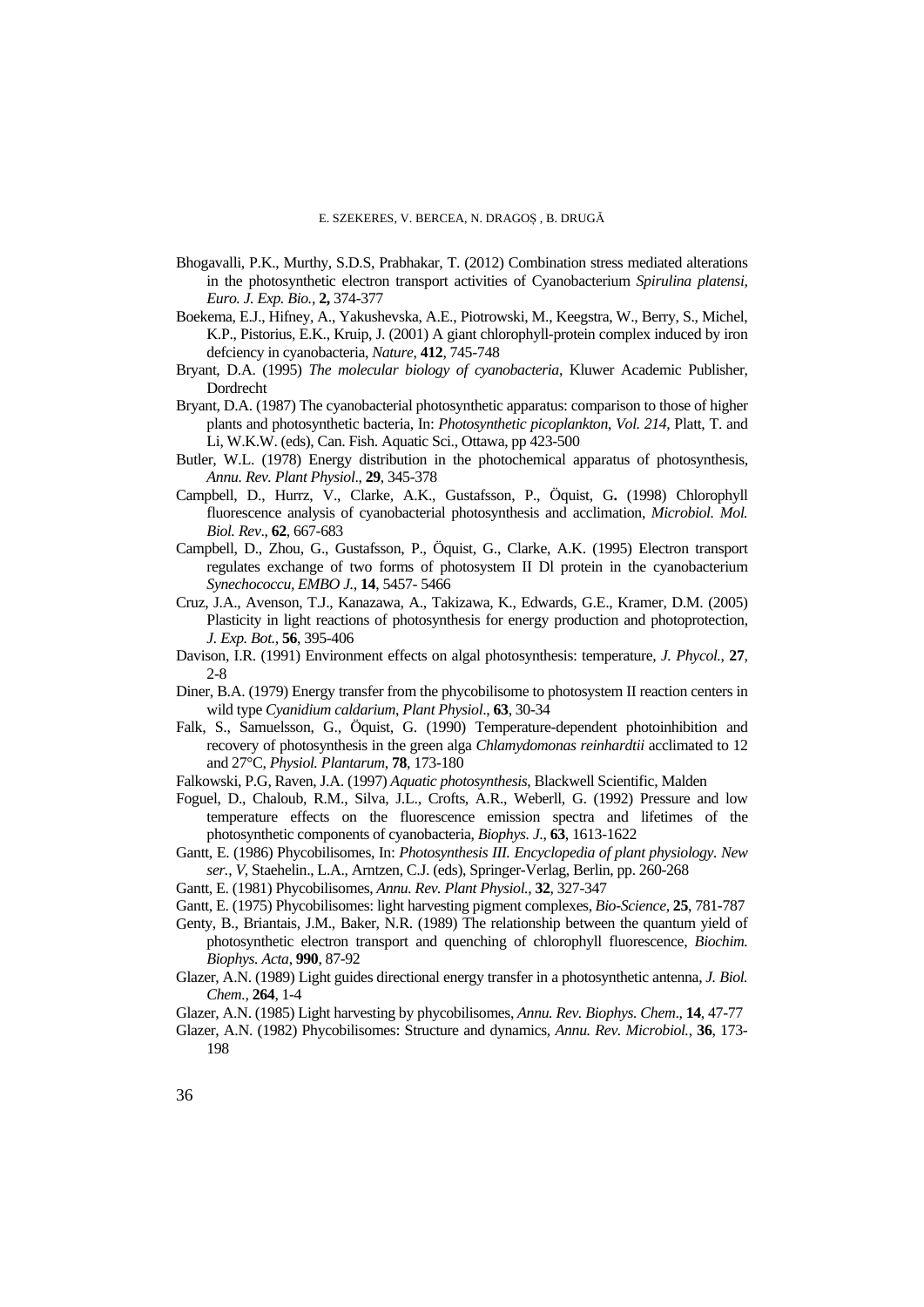- Grace, S.C., Logan, B.A. (1996) Acclimation of foliar antioxidant systems to growth irradiance in three broad- leaved evergreen species, *Plant Physiol.*, **112**, 1631-1640
- Harnischfeger, G., Codd, G.A**.** (1978) Factors affecting energy transfer from phycobilisomes to thylakoids in *Anacystis nidulans*, *Biochim. Biophys. Acta*, **502**, 507-513
- Holzwarth, A.R., Bittersmann, E., Reuter, W., Wehrmeyer, W. (1990) Studies on chromophore coupling in isolated phycobiliproteins. 3. Picosecond excited state kinetics and timeresolved fluorescence spectra of different allophycocyanins from *Mastigocladus laminosus*, *Biophys. J.,* **57**, 133-145
- Huner, N.P.A., Gunnar, Ö.G., Sarhan, F. (1998) Energy balance and acclimation to light and cold, *Trends Plant Sci.*, **3**, 224-230
- Huner, N.P.A., Maxwell, D.P., Gray, G.R., Savitch, L.V., Krol, M., Ivanov, A.G., Falk, S. (1996) Sensing environmental temperature change through imbalances between energy supply and energy consumption: redox state of photosystem II, *Physiol. Plant.,* **98**, 358- 364
- Kawamura, M., Mimuro, M., Fujita, Y**.** (1979) Quantitative relationship between 2 reaction centers in the photosynthetic system of blue-green algae, *Plant Cell Physiol.,* **20**, 697-705
- Köhler, J., Hilt, S., Adrian, R., Nicklisch, A., Kozerski, H.P., Walz, N. (2005) Long-term response of a shallow, moderately flushed lake to reduced external phosphorus and nitrogen loading, *Freshwater Biol*., **50**, 1639–1650
- Krause, G.H. (1993) Photoinhibition induced by low temperatures, In: *Photoinhibition of photosynthesis*, Baker, N. R., Browyer, J. R. (eds), BIOS Scientific, Oxford, pp 331-348
- Krause, G.H., Weis, E. (1991) Chlorophyll fluorescence and photosynthesis: the basics, *Annu. Rev. Plant Physiol. Plant Mol. Biol.*, **42**, 313-349
- Ley, A.C. (1984) Effective absorption cross sections in *Porphyridium cruentum*  implications for energy transfer between phycobilisomes and photosystem-II reaction centers, *Plant Physiol.,* **74**, 451-454
- Lichtenthaler, H.K., Wellburn, A.R. (1983) Determination of total carotenoids and chlorophylls a and b of leaf extracts in different solvents, *Biochem. Soc. Trans.,* **603**, 591-592
- Mimuro, M., Fujita, Y. (1978) Excitation energy transfer between pigment system-2 units in blue-green algae, *Biochim. Biophys. Acta*, **504**, 406-412
- Miskiewicz, E., Alexander G. Ivanov, A.G., Huner, N.P.A. (2002) Stoichiometry of the photosynthetic apparatus and phycobilisome structure of the cyanobacterium *Plectonema boryanum* UTEX 485 are regulated by both light and temperature, *Plant Physiol.,* **130**, 1414–1425
- Miskiewicz, E., Ivanov, A.G., Williams, J.P., Khan, M.U., Falk, S., Huner, N.P.A. (2000) Photosynthetic acclimation of the filamentous cyanobacterium, *Plectonema boryanum*  UTEX 485, to temperature and light, *Plant Cell Physiol.,* **41**, 767-775
- Mondori, A., Melis, A. (1986) Cyanobacterial acclimation to photosystem I or photosystem II light, *Plant Physiol.,* **82**, 185-189
- Mur, L.R., Skulberg, O.M., Utkilen, H. (1999) Cyanobacteria in the environment. Chapt. 2, In: *Toxic Cyanobacteria in Water: A guide to their public health consequences, monitoring and management*, Chorus, I., Bartram, J. (eds.), St Edmundsbury Press, Suffolk
- Murakami, A. (1997) Quantitative analysis of 77K fluorescence emission spectra in *Synechocystis* sp. PCC 6714 and *Chlamydomonas reinhardtii* with variable PS I/PS II stoichiometries, *Photosynth. Res.,* **53**, 141–148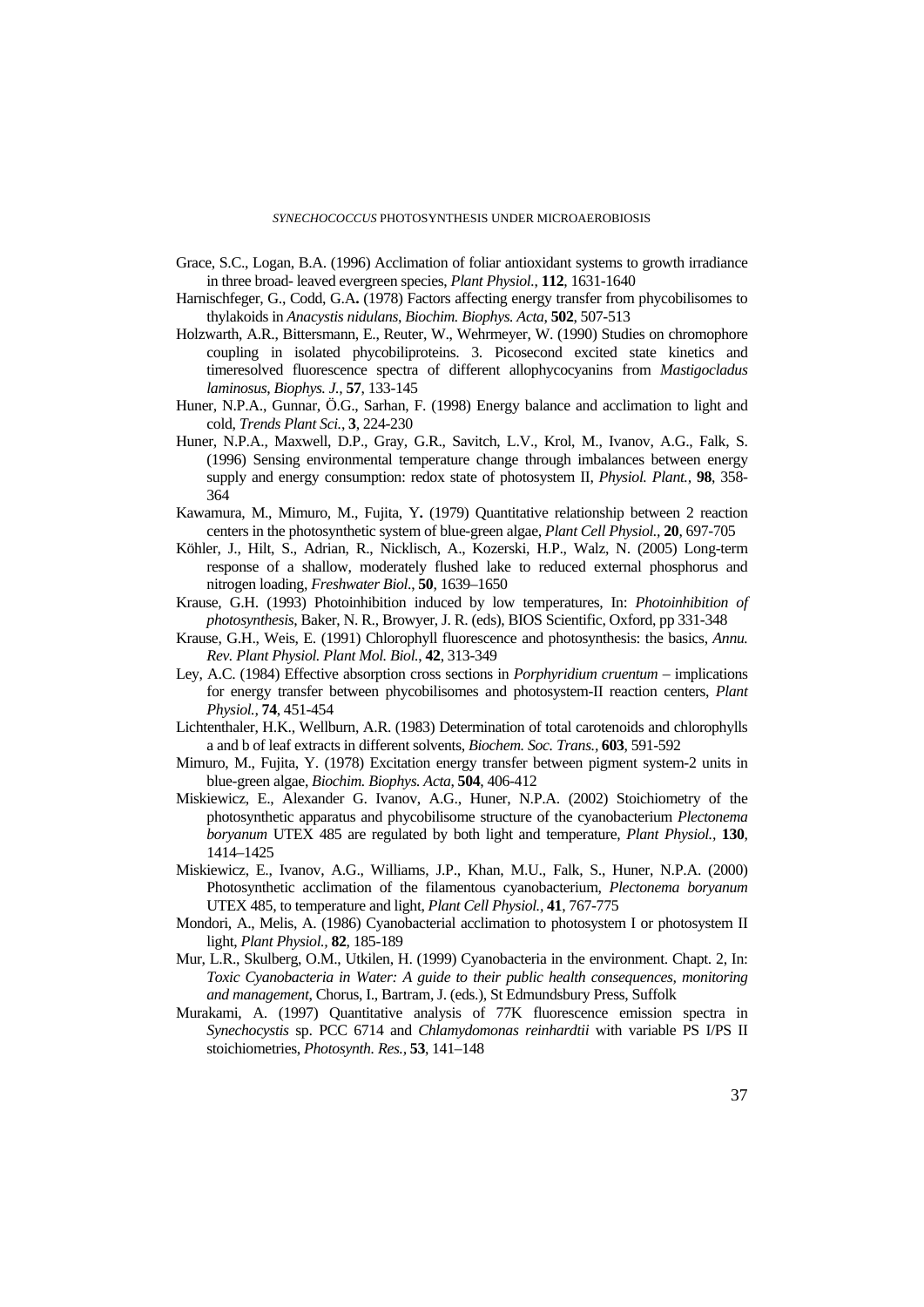- Neubauer, C., Schreiber, U. (1987) The polyphasic rise of chlorophyll fluorescence upon onset of strong continuous illumination. I. Saturation characteristics and partial control by the photosystem II acceptor side. *Z, Naturforsch*., **42c**, 1246-1254
- Nicklisch, A., Shatwell, T., Köhler, J. (2008) Analysis and modelling of the interactive effects of temperature and light on phytoplankton growth and relevance for the spring bloom. *J. Plankton Res*., **30**, 75–91
- Öquist, G., Hurry, V.M., Huner, N.P.A. (1993) The temperature dependence of the redox state of QA and susceptibility of photosynthesis to photoinhibition, *Plant Physiol. Biochem.,* **31**, 683-691
- Pfündel, E. (1998) Estimating the contribution of photosystem I to total leaf chlorophyll fluorescence, *Photosynth. Res.,* **56**, 185-195
- Redlinger, T., Gantt, E. (1982) A Mr 95,000 polypeptide in *Porphyridium cruentum*  phycobilisomes and thylakoids - possible function in linkage of phycobilisomes to thylakoids and in energy transfer, *Proc. Natl. Acad. Sci.* USA, **79**, 5542-5546
- Riethman, H.C., Sherman, A. (1988) Purification and characterization of an iron stressinduced chlorophyll-protein from the cyanobacterium *Anacystis nidulans* **r**<sub>2</sub>, *Biochim. Biophys, Acta*, **935**, 141-151
- Robarts, R.D., Zohary, T. (1987) Temperature effects on photosynthetic capacity, respiration, and growth rates of blocm-forming cyanobacteria, *New Zealand J. Mar. Fres. Res.,* **21**, 391-399
- Schreiber, U. (2004) Pulse-amplitude-modulation (PAM) fluorometry and saturation pulse method: an overview, In: *Chlorophyll a Fluorescence: A Signature of Photosynthesis,* Papageorgiou, G. C. (ed.), Springer, Dordrecht, pp 279- 319
- Schreiber, U., Endo, T. Mi, H. and Asada, K. (1995) Quenching analysis of chlorophyll fluorescence by the saturation pulse method: particular aspects relating to the study of eukaryotic algae and cyanobacteria, *Plant Cell Physiol*., **36**, 873–882
- Schreiber, U., Neubauer, C. (1987) The polyphasic rise of chlorophyll fluorescence upon onset of strong continuous illumination: II. Partial control by the photosystem II donor side and possible ways of interpretation, *Zeitschrift Naturforschung* **42**, 1255–1264
- Schreiber, U., Schliwa, U., Bilger, W. (1986) Continuous recording of photochemical and nonphotochemical chlorophyll fluorescence quenching with a new type of modulation fluorometer, *Photosynth. Res.,* **10**, 51-62
- Srivastava, A.M., Strasser, R.J., Govindjee (1999) Greening of pea leaves: parallel measurement of 77K emission spectra, OJIP chlorophyll a fluorescence transient, period four oscillation of the initial fluorescence level, delayed light emission, and P700, *Photosynthetica*, **37**, 365–392
- Strasser, B.J. (1997) Donor capacity of the photosystem II probed by chlorophyll fluorescence transients, *Photosynth. Res.* **52**, 147–155
- Straus, N. (1994) Iron deprivation: Physiology and gene regulation, In: *The molecular biology of cyanobacteria,* Bryant, D.A., Kluwer Academic Press, Dordrecht, pp 731-750
- Szalontai, B., Domonkos, I., Gombos, Z. (2012) The role of membrane structure in acclimation to low-temperature stress, In: *Photosynthesis: Plastid Biology, Energy Conversion and Carbon Assimilation*, Eaton-Rye, J.J., Tripathy, B.C., Sharkey, T.D. (eds.), Springer Science and Business Media B.V., Van Godewijckstraat, pp 233–250